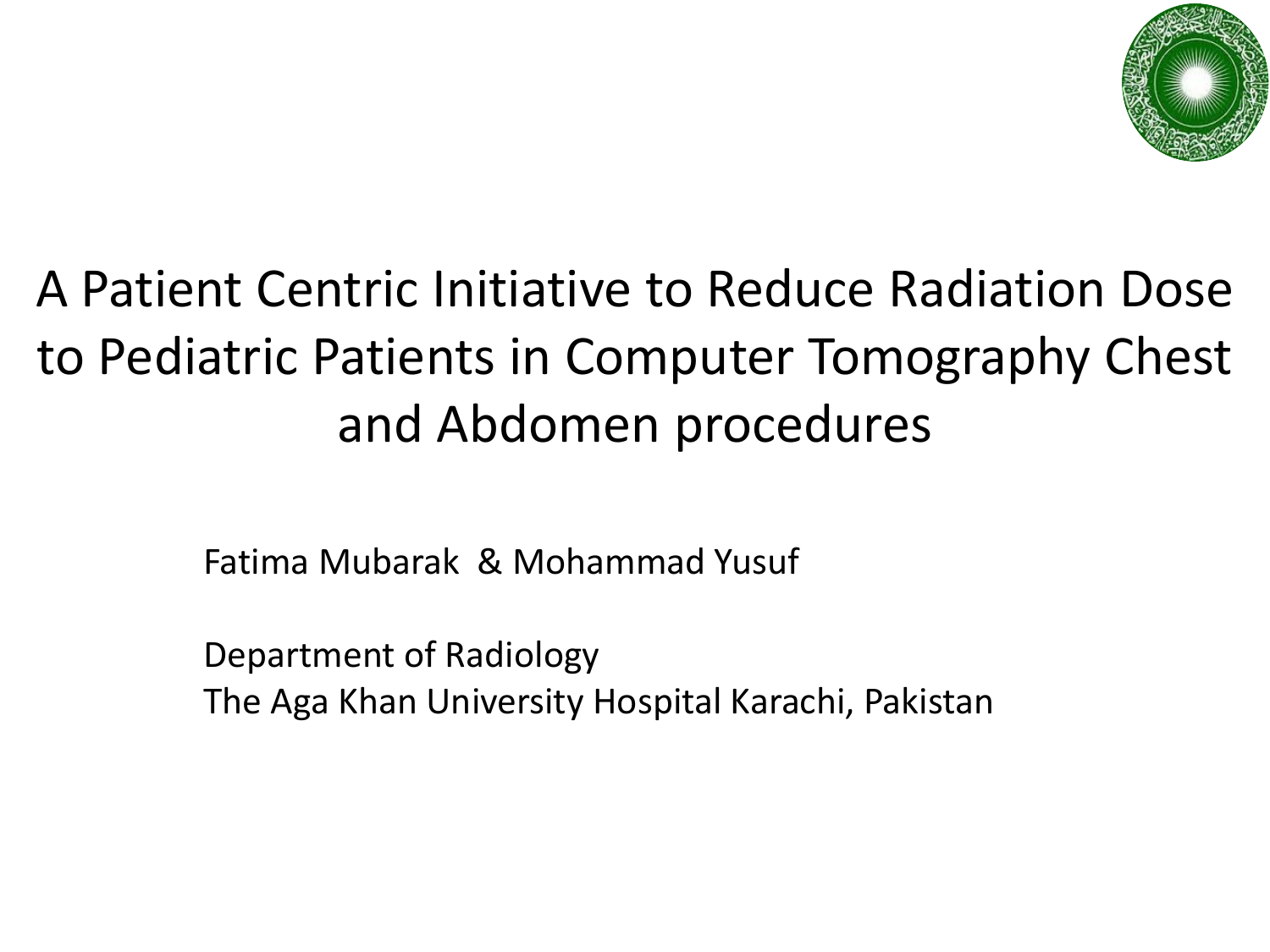# **Objective**

An initiative to reduce radiation dose to pediatric patients during Computer Tomography's chest and abdomen related procedures based on international best practices.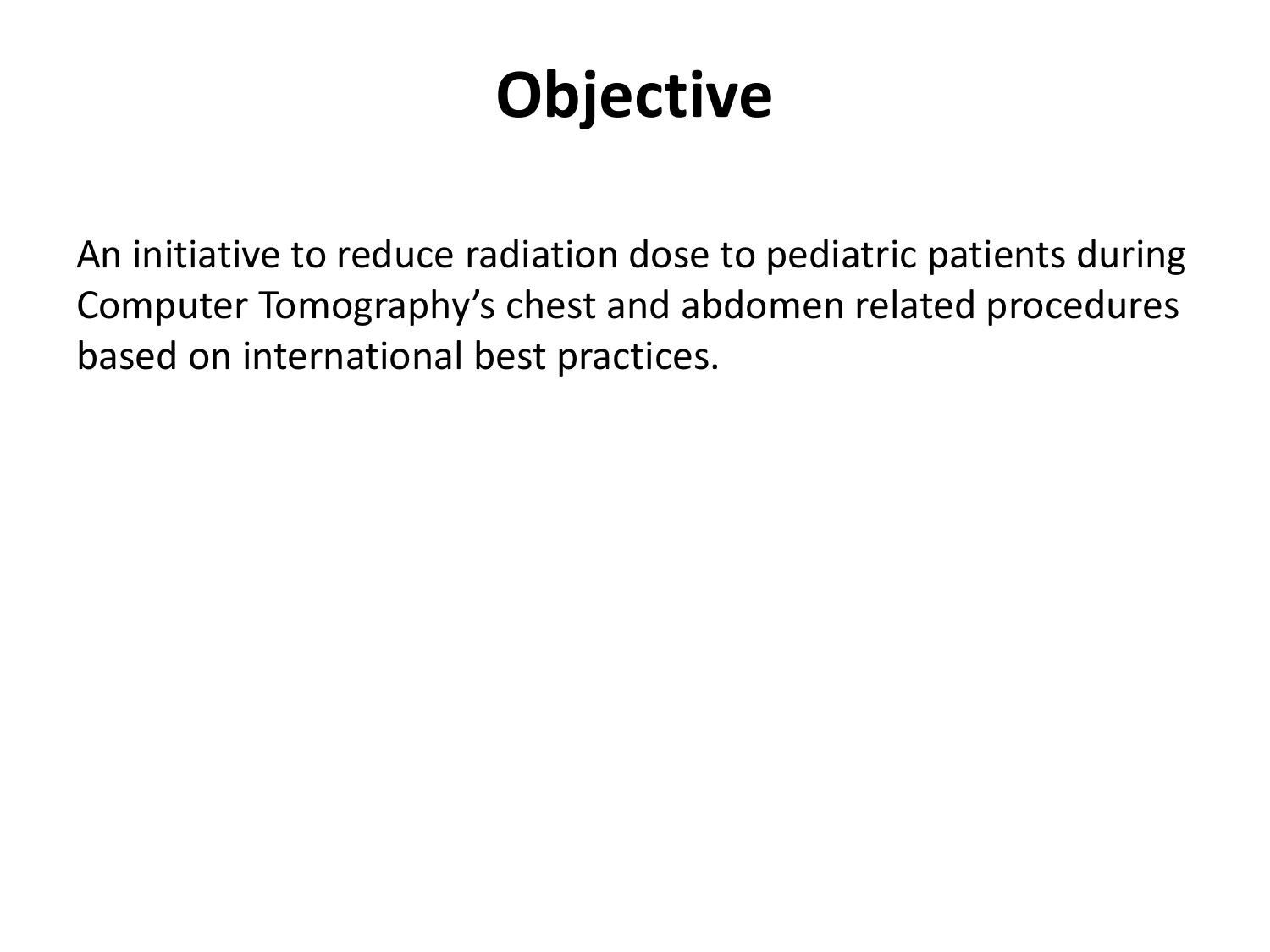## **Methods**

- The need for radiation dose management is critical in the light of JCI Sentinel Event (Issue 47) as well as Advisory Board's document "Managing Radiation Risk". An assessment was carried out to determine the level of radiation dose being employed for pediatric patients for CT chest and abdomen examinations and was also compared to the international recommendations. The assessment showed that the radiation dose was typically higher than the recommended standards.
- The initiative by the Healthcare Informatics team spanned from educational to technical aspects to address the higher radiation dose. Internationally defined best practices and radiation dose reference levels were identified. CT modalities were configured for appropriate reduced dose protocols, technologists were educated, radiologists were consulted on the image quality and reduced radiation dosage, an in-house system was developed to extract process and archive the radiation dose results of each procedure and finally produce meaningful reports.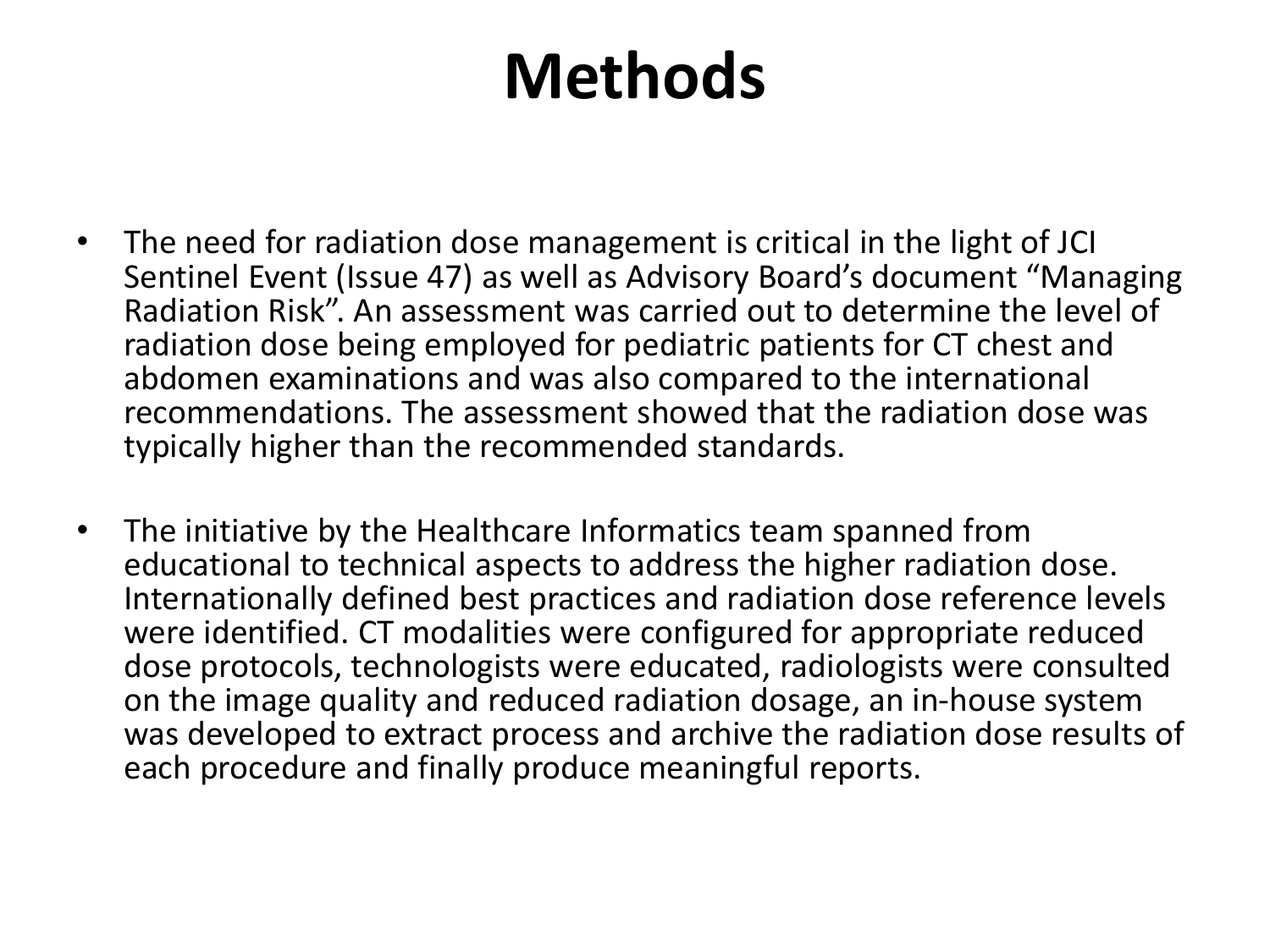## **Results**

The initiative managed to reduce the pediatric Chest and Abdomen procedure's average CT radiation doses by 43% and 62% respectively compared to the average radiation dose that that was delivered in procedures prior to the initiative. This also resulted in bringing the dose levels within the reference levels defined by international bodies. For comparison, ICRP publication 87 reference levels were utilized.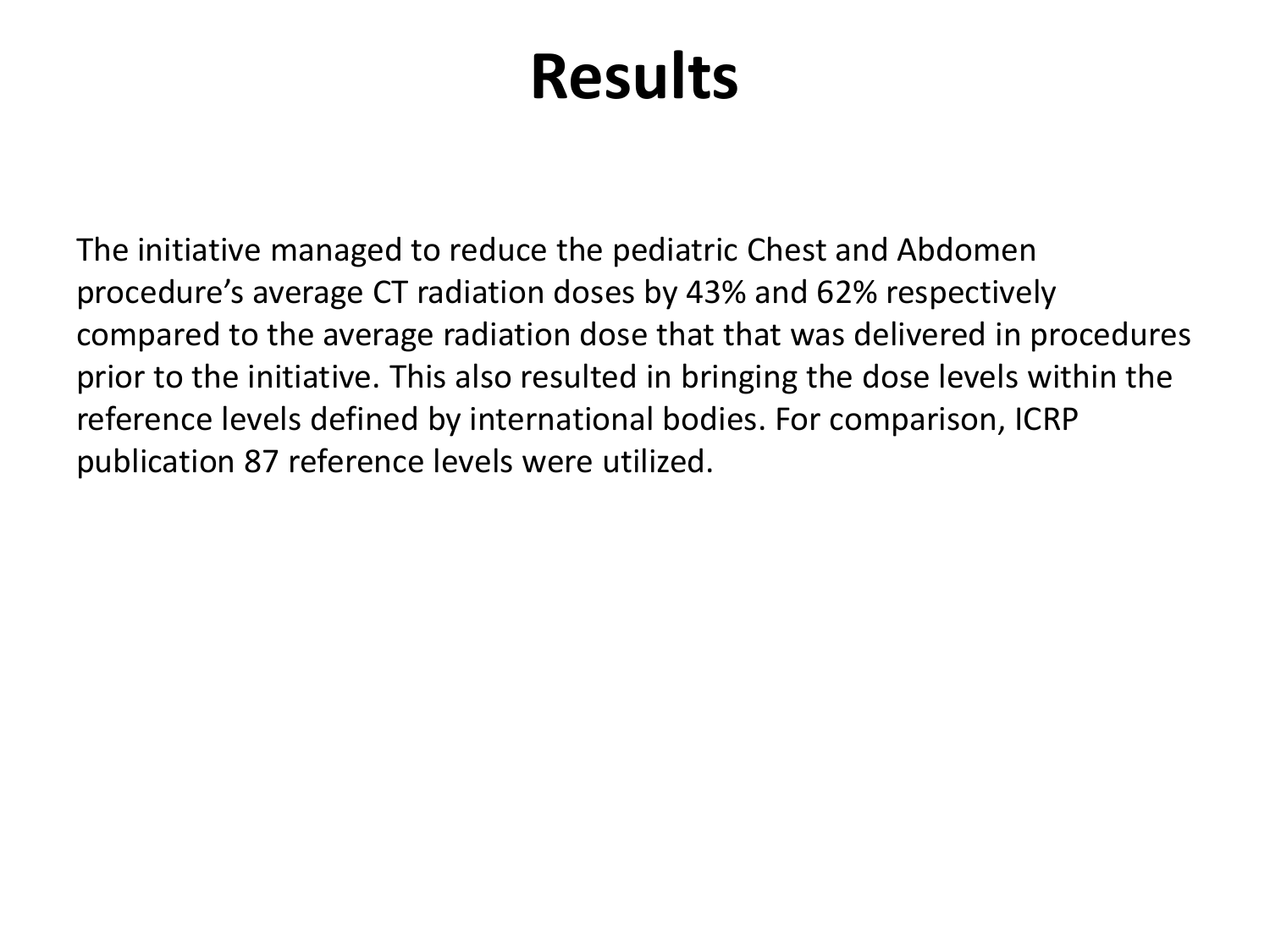### **Dose Reduction Initiative at AKU Radiology**

| Pediatric CT exams after<br>reduction efforts. |            | Results – Sample dose levels for<br>dose | <b>International</b><br><b>Standard</b><br><b>AKU</b> typical |                                                  |  |  |  |  |
|------------------------------------------------|------------|------------------------------------------|---------------------------------------------------------------|--------------------------------------------------|--|--|--|--|
| MR#                                            | <b>Age</b> | <b>Study</b>                             | <b>AKU CT DLP</b><br>(DLP)                                    | <b>International</b><br><b>Standard</b><br>(DLP) |  |  |  |  |
|                                                | <1         | <b>CT Angio</b>                          | 33                                                            | 50                                               |  |  |  |  |
|                                                | 2Y         | <b>CT Angio</b>                          | 41                                                            | 75                                               |  |  |  |  |
|                                                | 1.2Y       | <b>CT Angio</b>                          | 42                                                            | 50                                               |  |  |  |  |
|                                                | $<$ 1      | <b>Chest w Contrast</b>                  | 36                                                            | 200                                              |  |  |  |  |
|                                                | $<$ 1      | Abdomen w contrast                       | 153                                                           | 330                                              |  |  |  |  |
|                                                | 1.2Y       | Head w/o contrast                        | 457                                                           | 600                                              |  |  |  |  |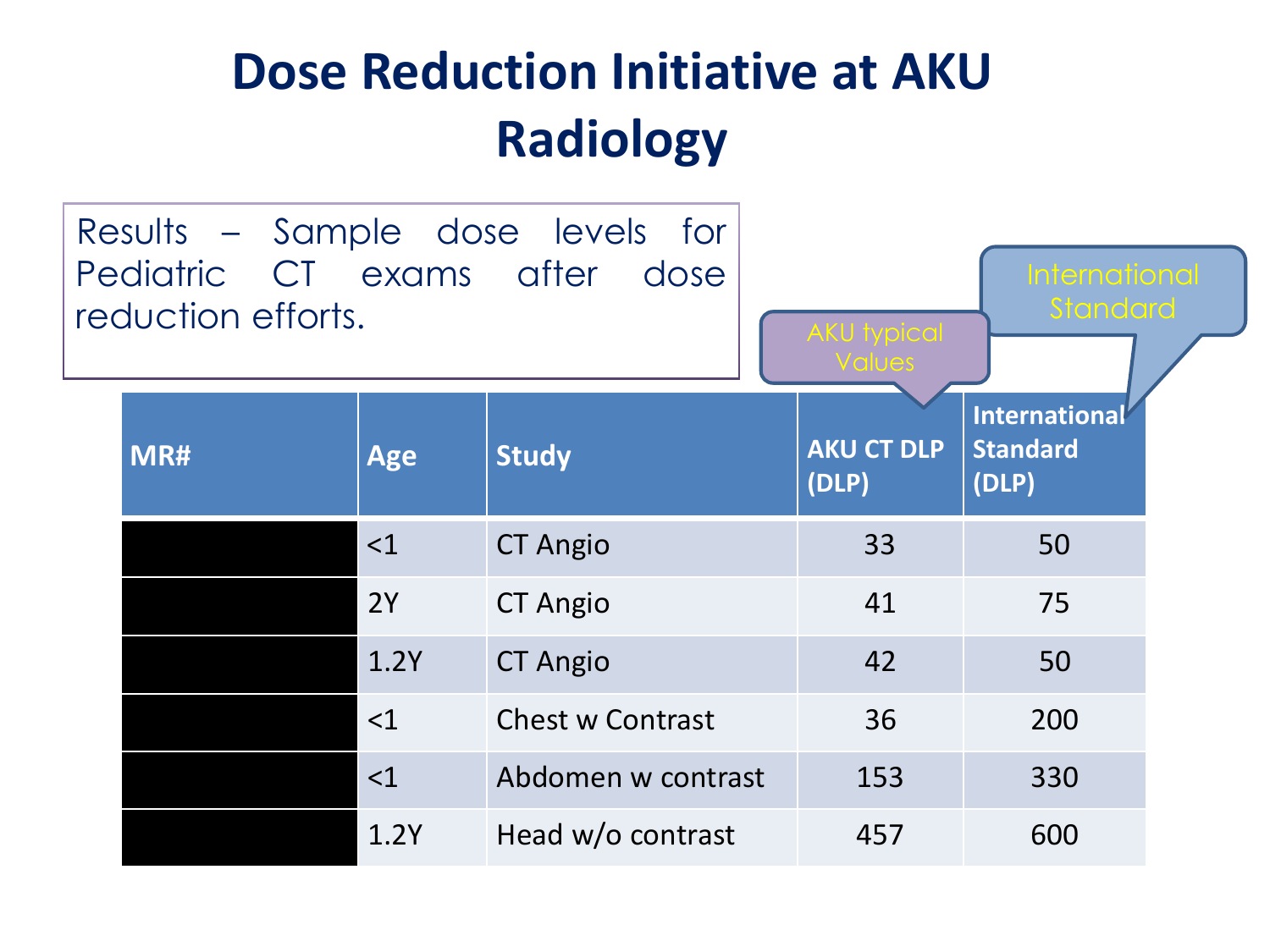### **Dose Reduction Initiative at AKU Radiology**

#### **Effective Dose Trends (Aquilion ONE) 2014**

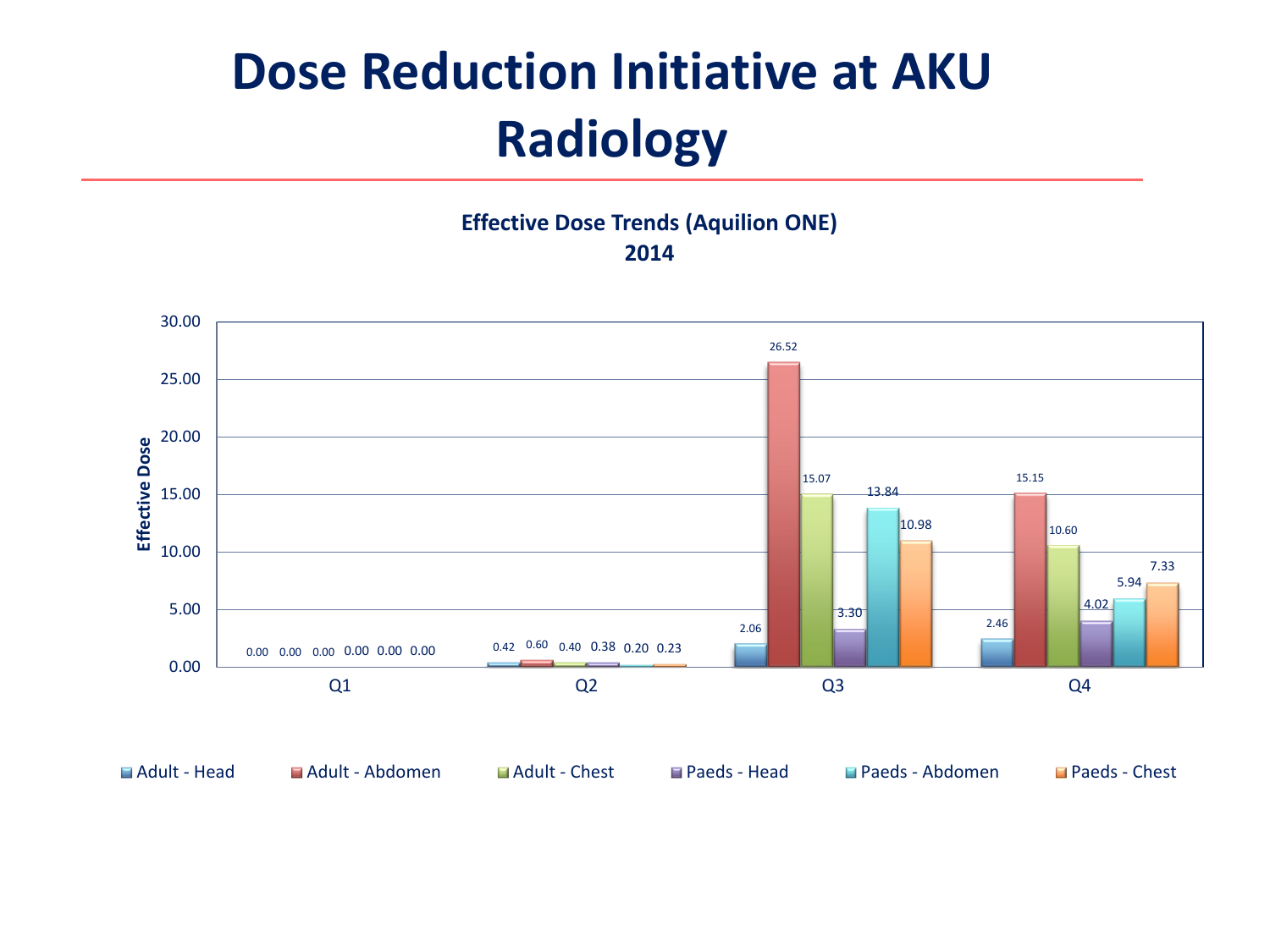### **Dose Reduction Initiative at AKU Radiology**

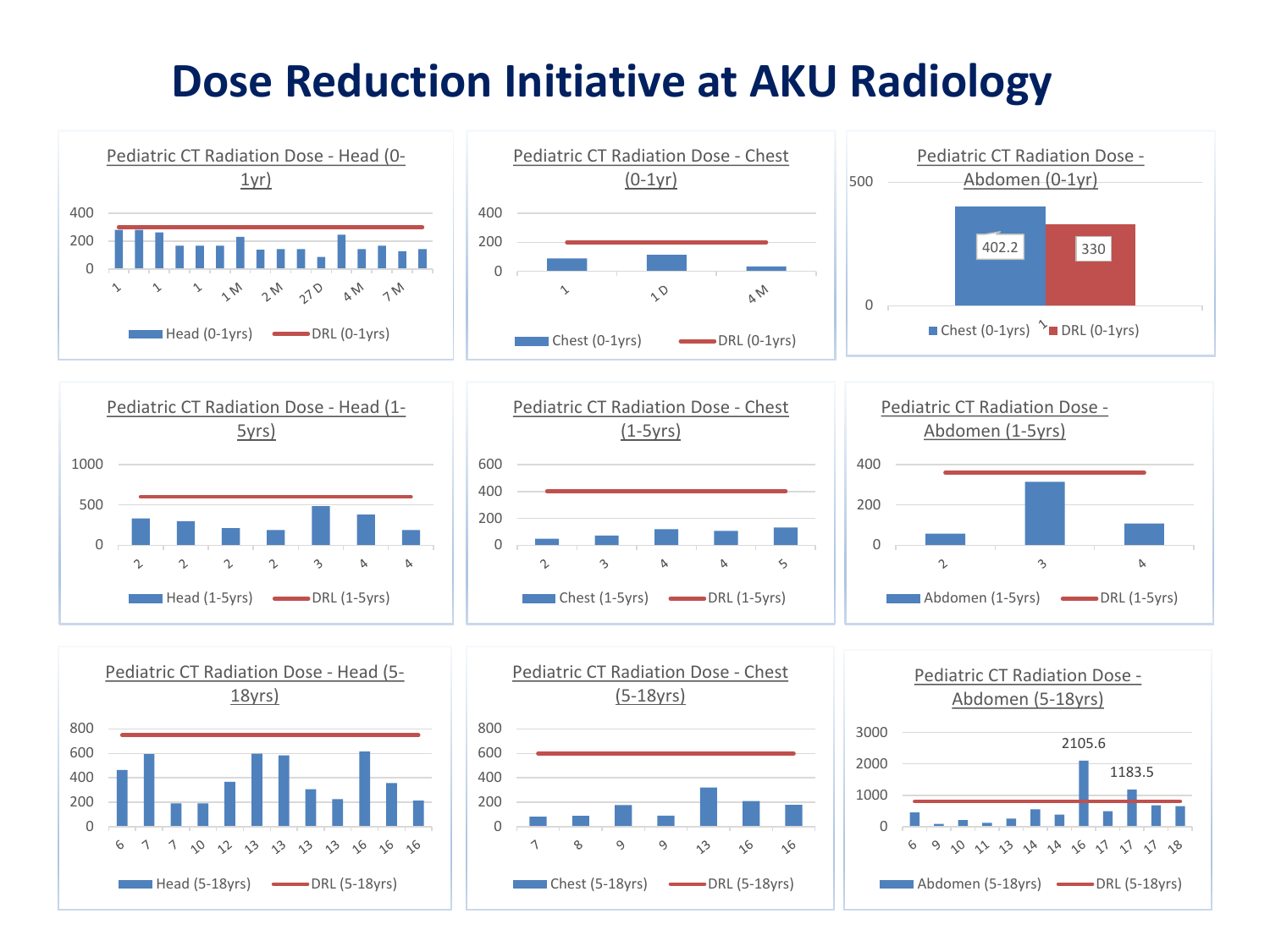## Dose reduction results



 $0.000$   $0.42$ 

0.00

**EFFECTIVE DOSE**

0.000 0.60

 $4.79 - 4.63$ 

3.50 **3.02 3.02 4.02** 

2.37 2.06 2.46 2.80 2.35 2.60

Q1 Q2 Q3 Q4

ead-CT640  $\bullet$   $\bullet$  Head-CT64  $\bullet$  Abdomen Abdomen-CT64 **Chest-CT640** Chest-CT640 **Chest-CT6**  15.15

**517**

10.60

20.33

37.14

|     | Q4 2014                                                                                           |                                                                                                                  |                                             |                               |                               |                                               |                          | Department of Radiology<br><b>CT Radiation Dose Analyses</b>                                            |                                                                 |                      |                    |                          |                                                                      |                                      |  |
|-----|---------------------------------------------------------------------------------------------------|------------------------------------------------------------------------------------------------------------------|---------------------------------------------|-------------------------------|-------------------------------|-----------------------------------------------|--------------------------|---------------------------------------------------------------------------------------------------------|-----------------------------------------------------------------|----------------------|--------------------|--------------------------|----------------------------------------------------------------------|--------------------------------------|--|
|     |                                                                                                   |                                                                                                                  | <b>Effective Dose Trends (Aquilion ONE)</b> |                               |                               | <b>Effective Dose Trends (Aquilion CT-64)</b> |                          |                                                                                                         |                                                                 |                      |                    |                          |                                                                      |                                      |  |
|     | 30.00                                                                                             | 2014                                                                                                             |                                             |                               |                               |                                               | 2014<br>40.00            |                                                                                                         |                                                                 |                      |                    | 17.14                    |                                                                      |                                      |  |
|     | 820.00<br>$\frac{1}{2}$ 10.00                                                                     |                                                                                                                  |                                             |                               | i an                          | 15.15<br>13.84                                |                          | 30.99<br>30.00<br>Dose<br>151<br>0.11<br>19.65<br>18.36<br>å<br>20.00<br>10/17<br>$\frac{25}{30}$ 10.00 |                                                                 |                      |                    |                          | 21.68                                                                |                                      |  |
|     | 0.00                                                                                              | 0.420.600.400.380.200.23<br>0.000.000.000.000.00                                                                 |                                             |                               |                               |                                               |                          |                                                                                                         | $2.37^{4.73}$ 3.50<br>2.6                                       |                      |                    |                          |                                                                      |                                      |  |
|     | 01<br>02<br>Q3<br><b>El Adult - Head</b>                                                          |                                                                                                                  |                                             |                               |                               | Q4                                            |                          | 0.00<br>04<br>01<br>02<br>O3<br>Hadult - Head<br>Adult - Abdomen                                        |                                                                 |                      |                    |                          |                                                                      |                                      |  |
|     |                                                                                                   | Adult - Abdomen<br><b>MAdult - Chest</b><br><b>El Paeds - Head</b><br><b>El Paeds - Abdomen El Paeds - Chest</b> |                                             |                               |                               |                                               |                          |                                                                                                         |                                                                 | <b>EPaeds - Head</b> |                    |                          | Adult - Chest<br>MPaeds - Abdomen MPaeds - Chest                     |                                      |  |
|     | <b>Average Effective Dose Reduction</b>                                                           | <b>LE 2011</b>                                                                                                   |                                             | <b>Aquilion ONE (CT640)</b>   |                               | <b>Aquilion (CT64)</b>                        |                          |                                                                                                         |                                                                 |                      |                    |                          | <b>Adult Radiation Dose Trend Comparison by Modality</b>             |                                      |  |
|     |                                                                                                   |                                                                                                                  | <b>Effective</b>                            | % Dose                        | <b>Effective</b>              | % Dose                                        |                          | 40.00                                                                                                   |                                                                 |                      | 2014               |                          | $- - - 37.14$                                                        |                                      |  |
|     | <b>DULT</b>                                                                                       |                                                                                                                  |                                             | <b>Reduction</b>              | <b>DosefmSv)</b>              | <b>Reduction</b>                              |                          | 30.00<br>ş                                                                                              |                                                                 |                      |                    |                          |                                                                      |                                      |  |
|     | Head                                                                                              | 2.1                                                                                                              | 2.9                                         | 34%                           | 2.6                           | 21%                                           |                          | å                                                                                                       |                                                                 |                      |                    |                          | 26.57<br>23.51                                                       |                                      |  |
|     | Abdomen                                                                                           | 26.9                                                                                                             | 17.5                                        | $-35%$                        | 37.1                          | 38%                                           |                          | $\frac{1}{6}$ 20.00                                                                                     |                                                                 |                      |                    |                          | 15.15                                                                |                                      |  |
|     | Chest                                                                                             | 16.6                                                                                                             | 11.2                                        | $-32%$                        | 20.3                          | 23%                                           |                          | $\frac{2}{30}$ 10.00                                                                                    |                                                                 |                      |                    |                          |                                                                      |                                      |  |
|     | AED                                                                                               |                                                                                                                  |                                             |                               |                               |                                               |                          | 0.00                                                                                                    | <b>START STATE</b><br>Q1                                        |                      |                    |                          | Q4                                                                   | 2.60                                 |  |
|     | Head<br>Abdomen                                                                                   | 1.6<br>14.1                                                                                                      | 4.6<br>6.3                                  | 194%<br>-55%                  | 4.3<br>21.7                   | 170%<br>54%                                   |                          |                                                                                                         | lead-CT640                                                      | Q <sub>2</sub>       |                    | Head-CT64                | Q3                                                                   |                                      |  |
|     | Chest                                                                                             | 8.2                                                                                                              | 7.7                                         | $-6%$                         | 9.1                           | 11%                                           |                          |                                                                                                         | Chest-CT640                                                     | Abdomen CT640        | ----- Abdomen CT64 | Chest-CT64               |                                                                      |                                      |  |
|     | <b>Comparison to Refenece Levels</b>                                                              |                                                                                                                  |                                             |                               |                               |                                               |                          | <b>Top 5 Exams by Dose</b>                                                                              |                                                                 |                      |                    |                          |                                                                      |                                      |  |
|     |                                                                                                   | <b>ICRP Ref.</b>                                                                                                 |                                             | <b>Aquilion ONE (CT640)</b>   |                               | <b>Aquilion (CT64)</b>                        | <b>Adult</b>             | (CT-640 & CT-64)                                                                                        |                                                                 |                      |                    | Paeds                    | (CT-640 & CT-64)                                                     |                                      |  |
|     | <b>DULT</b>                                                                                       | Avg. Effective<br><b>Dose(mSv)</b>                                                                               | <b>Effective</b>                            | % diffirence<br>from Referenc | <b>Effective</b><br>Dose(mSv) | % diffirence<br>from Reference                | <b>Effective</b><br>Dose | Exam                                                                                                    |                                                                 | Accession            |                    | <b>Effective</b><br>Dose | Exam                                                                 | Accession                            |  |
|     | Head                                                                                              | 2.2                                                                                                              | 2.9                                         | 0.30                          | 2.6                           | 0.18                                          | 115.79                   |                                                                                                         | SPINE WITHOUT CONTRAST                                          | 37037611             |                    | 34.01                    | CT CHEST WITH CONTRAST                                               | 37566552                             |  |
|     | Abdomen                                                                                           | 11.7                                                                                                             | 17.5                                        | 0.49                          | 37.1                          | 2.17                                          | 85.17                    |                                                                                                         | <b>ABDOMEN W &amp; WITHOUT CONTRA</b>                           | 37539311             |                    | 22.20                    | <b>CHEST ABDOMEN AND PELY</b>                                        | 37612551                             |  |
|     | Chest                                                                                             | 9.1                                                                                                              | 11.2                                        | 0.23                          | 20.3                          | 1.23                                          | 84.29<br>79.49           | CHEST ABDOMEN AND PELVIS WIT<br><b>ABDOMEN WITH CONTRAST</b>                                            |                                                                 | 37571041<br>37539621 |                    | 19.89<br>16.25           | ABD & PELVIS WITH CONTR<br><b>ABDOMEN WITH CONTRAS</b>               | 37011321<br>37084931                 |  |
|     |                                                                                                   |                                                                                                                  |                                             |                               |                               |                                               | 73.12                    |                                                                                                         | <b>ABDOMEN WITH CONTRAST</b>                                    | 37693711             |                    | 13.92                    | <b>ABDOMEN WITH CONTRAS</b>                                          | 37587081                             |  |
|     | Head                                                                                              | 3.0                                                                                                              | 4.6                                         | 0.55                          | 4.3                           | 0.42                                          |                          |                                                                                                         |                                                                 |                      |                    |                          |                                                                      |                                      |  |
|     | Abdomen<br><b>Chest</b>                                                                           | 9.0<br>13.8                                                                                                      | 6.3<br>7.7                                  | $-0.29$<br>$-0.44$            | 21.7<br>9.1                   | 1.41<br>$-0.34$                               |                          |                                                                                                         |                                                                 |                      |                    |                          |                                                                      |                                      |  |
|     | <b>Overall Average Effective Dose (mSv)</b><br>Head, 2.88<br># of patients with more than 1 scans |                                                                                                                  |                                             |                               |                               |                                               |                          |                                                                                                         |                                                                 |                      |                    |                          |                                                                      |                                      |  |
|     |                                                                                                   |                                                                                                                  |                                             |                               |                               |                                               |                          | 30.00                                                                                                   |                                                                 |                      |                    |                          | 26.52                                                                |                                      |  |
|     |                                                                                                   |                                                                                                                  |                                             |                               |                               |                                               |                          | 25.00                                                                                                   |                                                                 |                      |                    |                          |                                                                      |                                      |  |
|     |                                                                                                   |                                                                                                                  |                                             |                               |                               |                                               |                          | 20.00                                                                                                   |                                                                 |                      |                    |                          | 15.07 13.84<br>15.15                                                 |                                      |  |
| 517 | 979                                                                                               |                                                                                                                  |                                             |                               |                               | 702                                           | Effective Dose           | 15.00<br>10.00<br>5.00                                                                                  |                                                                 |                      |                    |                          | 10.98<br>$3 - 30$                                                    | 10.60<br>$\frac{7.33}{5.94}$<br>4.02 |  |
| Q1  | 14# of patients with more than 1 scans<br>Q <sub>2</sub><br>Q <sub>3</sub><br>Q4                  |                                                                                                                  |                                             |                               |                               |                                               |                          | 0.00                                                                                                    | LAdult-Hedocococoo-Adottoebodenen<br>Paeds - Head <sub>01</sub> |                      |                    | 2.06                     | 2.46<br><b>Li Adult - Ches</b><br>La Paed32 Abdomen Q3 Paeds - Che34 |                                      |  |
|     |                                                                                                   |                                                                                                                  |                                             |                               |                               |                                               |                          |                                                                                                         |                                                                 |                      |                    |                          |                                                                      |                                      |  |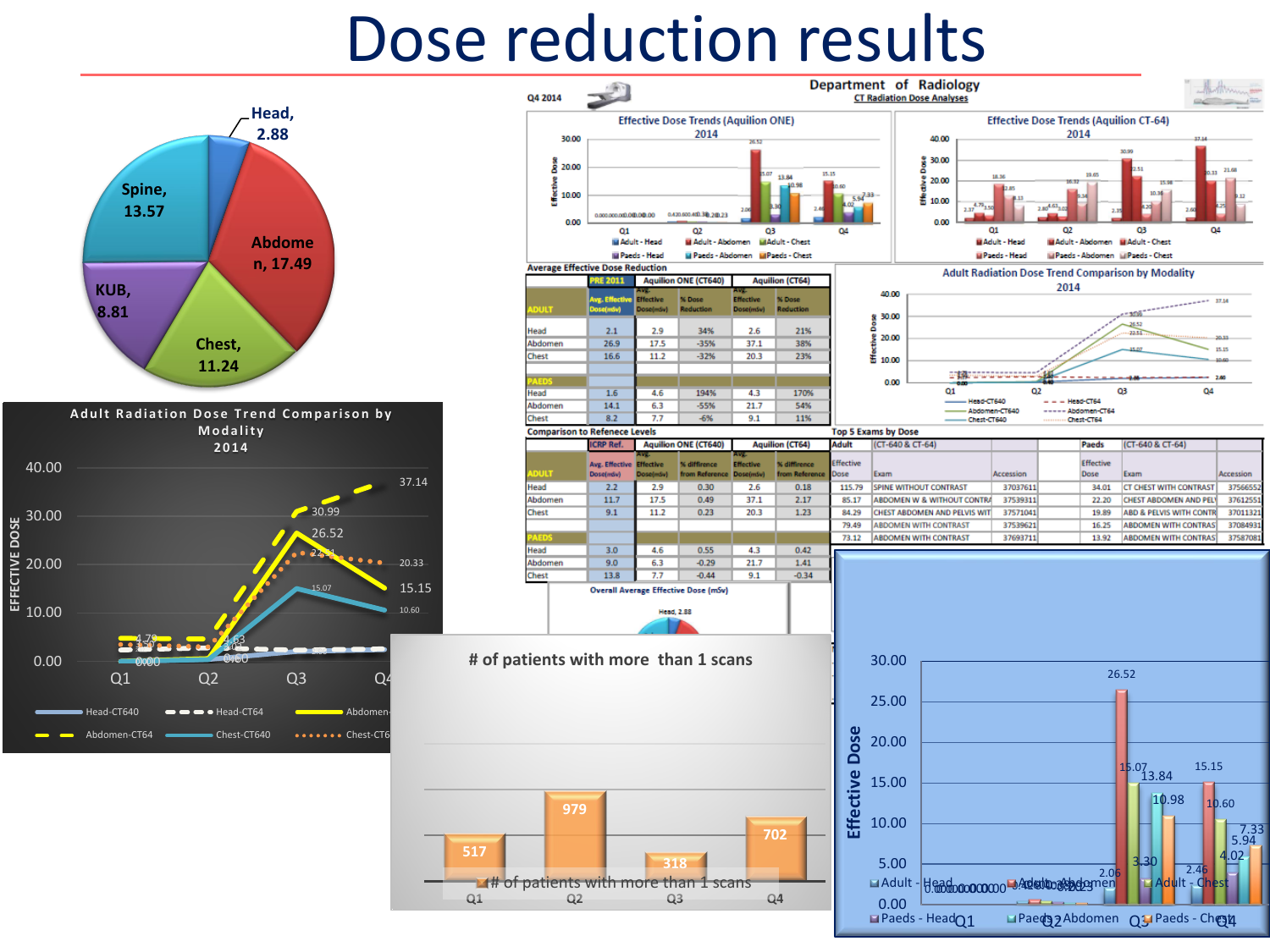## **Future Direction**

 $\checkmark$  Improve the image quality and reduce dose through technology and **optimization**

**Awareness** among the medical community

**Facilitate** other centres to optimize their clinical radiation dose

 $\checkmark$  Facilitate centres throughout Pakistan.